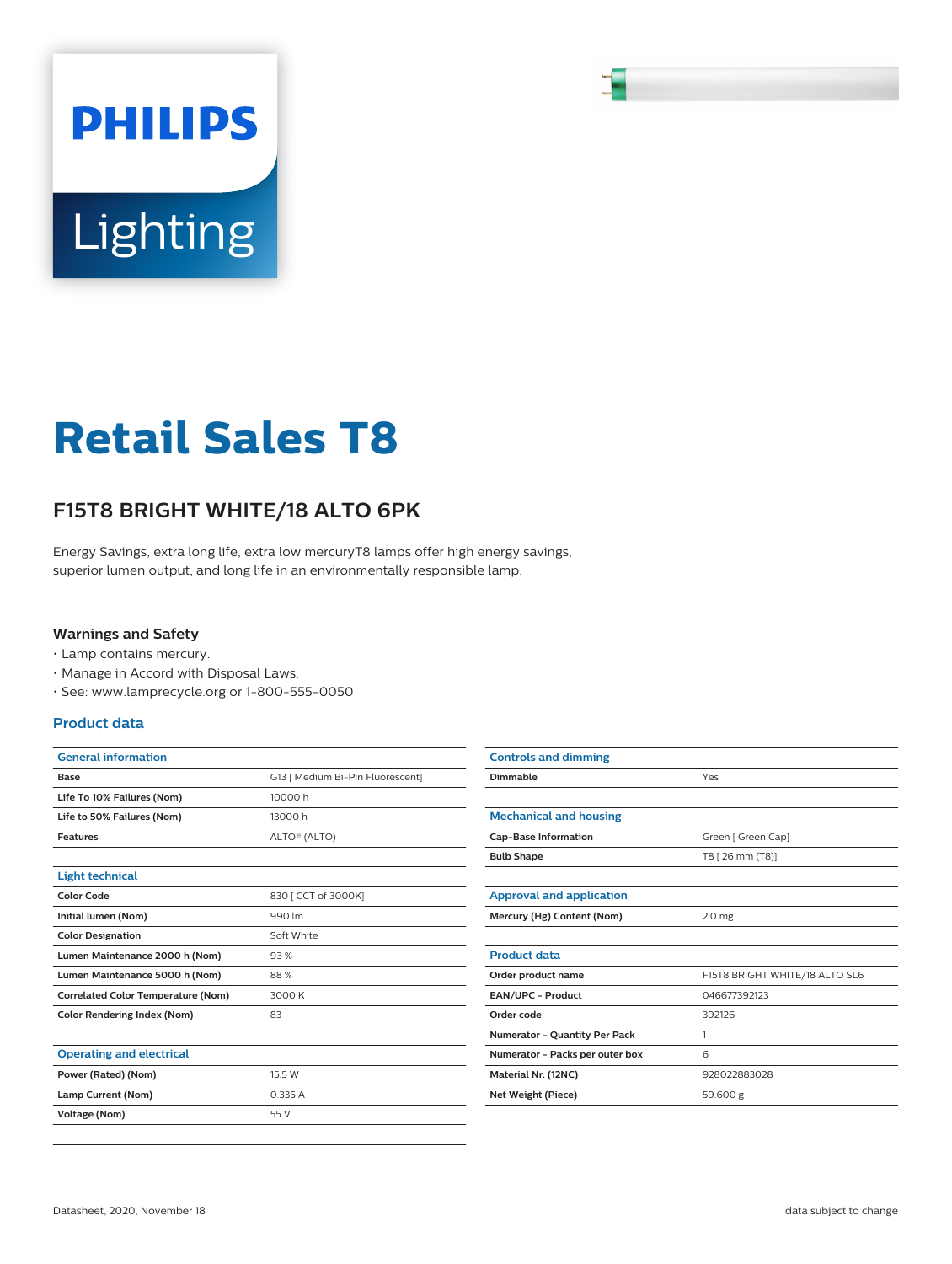#### **Retail Sales T8**

#### **Dimensional drawing**



| Product               |  | $D(max)$ A(max) B(max) B(min) C(max)      |  |
|-----------------------|--|-------------------------------------------|--|
| F15T8 BRIGHT WHITE/18 |  | 28 mm 437.4 mm 444.5 mm 442.1 mm 451.6 mm |  |
| ALTO SL6              |  |                                           |  |

## **Lifetime**





**LDLE\_TL-DSTD\_0001-Life expectancy diagram**



**LDLM\_TL-DSTD\_0001-Lumen maintenance diagram**

**LDLE\_TL-DSTD\_0002-Life expectancy diagram**